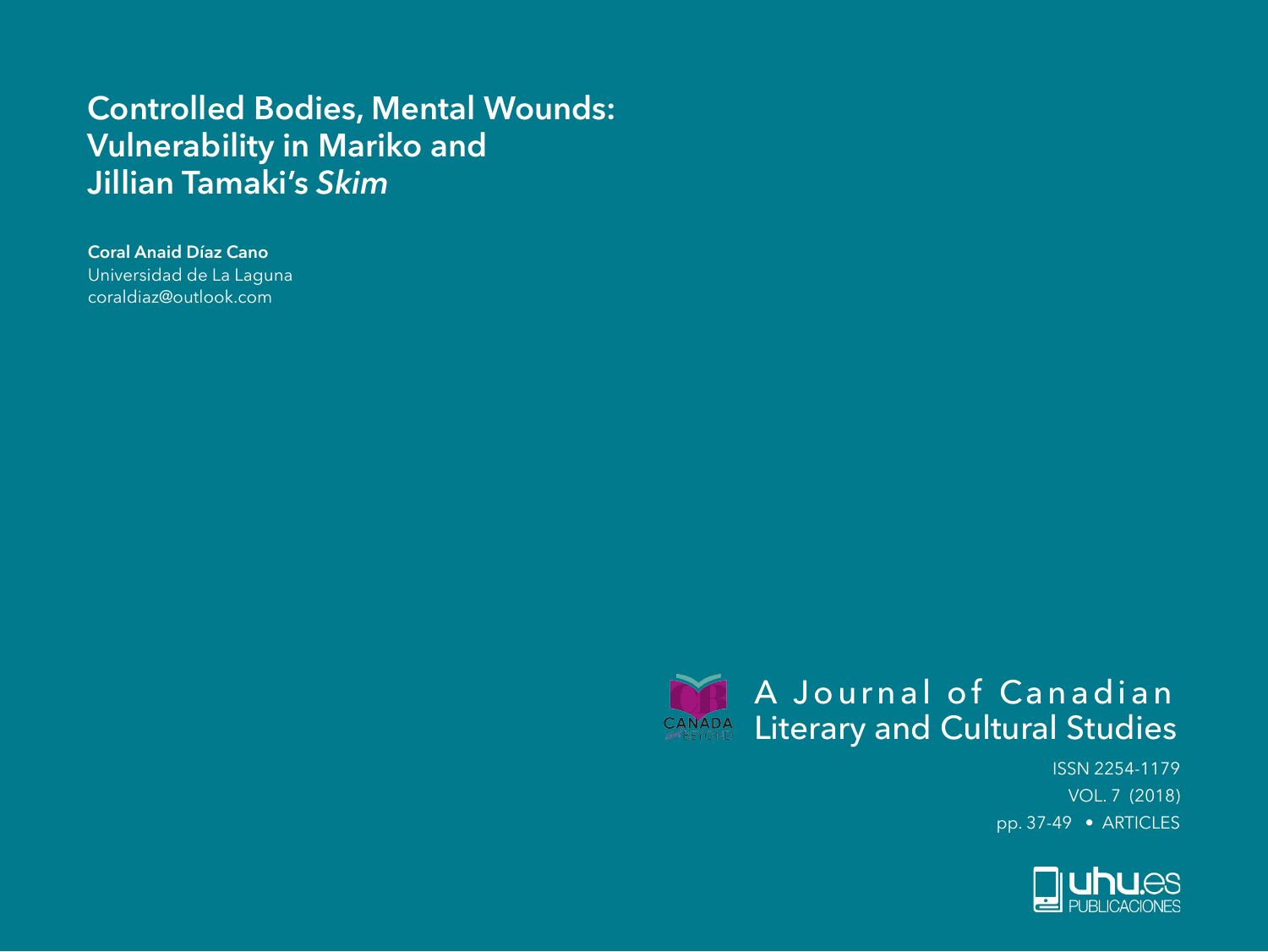## SUBMITTED:

19/10/2017

**Accepted:**

01/02/2018

## **KEYWORDS**

Jillian Tamaki; Mariko Tamaki; Canada; Graphic Novel; Vulnerability; Surveillance.

## **Abstract**

This paper provides a study of vulnerability in Mariko Tamaki and Jillian Tamaki's *Skim* (2008), a graphic novel about Kimberly Keiko Cameron (known as *Skim*), a Japanese Canadian teenage girl interested in Wicca and struggling through high school. By analysing selected panels and scenes, I explore the multiple ways in which control is exerted over the othered individuals in this graphic novel, that ultimately leads to the production of vulnerability. My research draws on a selection of theoretical concepts by authors like Judith Butler and Michel Foucault, such as linguistic injury or surveillance and disciplinary institutions, all of which are proven useful to the articulation of the stra tegies of representation favoured by Tamaki and Tamaki. I begin with an analysis of racial remarks in *Skim* in order to show how they work in (in)visible ways in the narrative. Secondly, I consider how *Skim* faces institutional control and oppression, as her high school operates as an institution of in visible surveillance that creates obedient subjects and that contributes to the further stigmatization of vulnerable characters. Thirdly, I research the mental illness of the protagonist, which is closely linked to surveillance and also works to stigmatize her. Lastly, I explore how the analysis of injurious language in *Skim* proves that language functions as a tool of hegemonic power to create valid sub jects while silencing othered subjects that cannot fit in the domain of the speakable. Throughout, I argue that comics, as a hybrid medium composed by the visual and the verbal, have the capacity to represent the vulnerability of the non-normative subject.

## **Resumen**

Este artículo proporciona un estudio de la vulnerabilidad en *Skim* (2008) de Mariko Tamaki y Jillian Tamaki, una novela gráfica sobre Kimberly Keiko Cameron (conocida como *Skim*), una adolescen te japonesa-canadiense aficionada a la Wicca que se enfrenta a su vida estudiantil con dificultades. Mediante el análisis de las viñetas seleccionadas, exploro las múltiples formas en que se ejerce control sobre los individuos en otredad en esta novela gráfica, lo cual conduce a la producción de vulnerabilidad. Mi investigación se basa en una selección de conceptos teóricos de autores como Judith Butler y Michel Foucault, tales como daño lingüístico, vigilancia e instituciones disciplinarias, que resultan útiles para analizar la articulación de las estrategias de representación elegidas por Tamaki y Tamaki. Comienzo con un análisis de las observaciones raciales en *Skim* para mostrar cómo éstas funcionan de manera (in)visible en la narración. En segundo lugar, examino la mane ra en que *Skim* afronta el control institucional y la opresión, ya que su instituto opera como una institución de vigilancia invisible que crea sujetos obedientes, contribuyendo así a una mayor es tigmatización de los personajes vulnerables. En tercer lugar, investigo la enfermedad mental de la protagonista, que está estrechamente vinculada a la estigmatización y a la vigilancia. Por último, estudio el habla injuriosa en *Skim* para demostrar que el lenguaje funciona como una herramienta del poder hegemónico que crea sujetos válidos mientras silencia otros sujetos que no pertenecen al dominio de lo decible. A través de este artículo sostengo que los cómics, como medio híbrido compuesto por lo visual y lo verbal, tienen capacidad para representar la vulnerabilidad del sujeto no normativo.

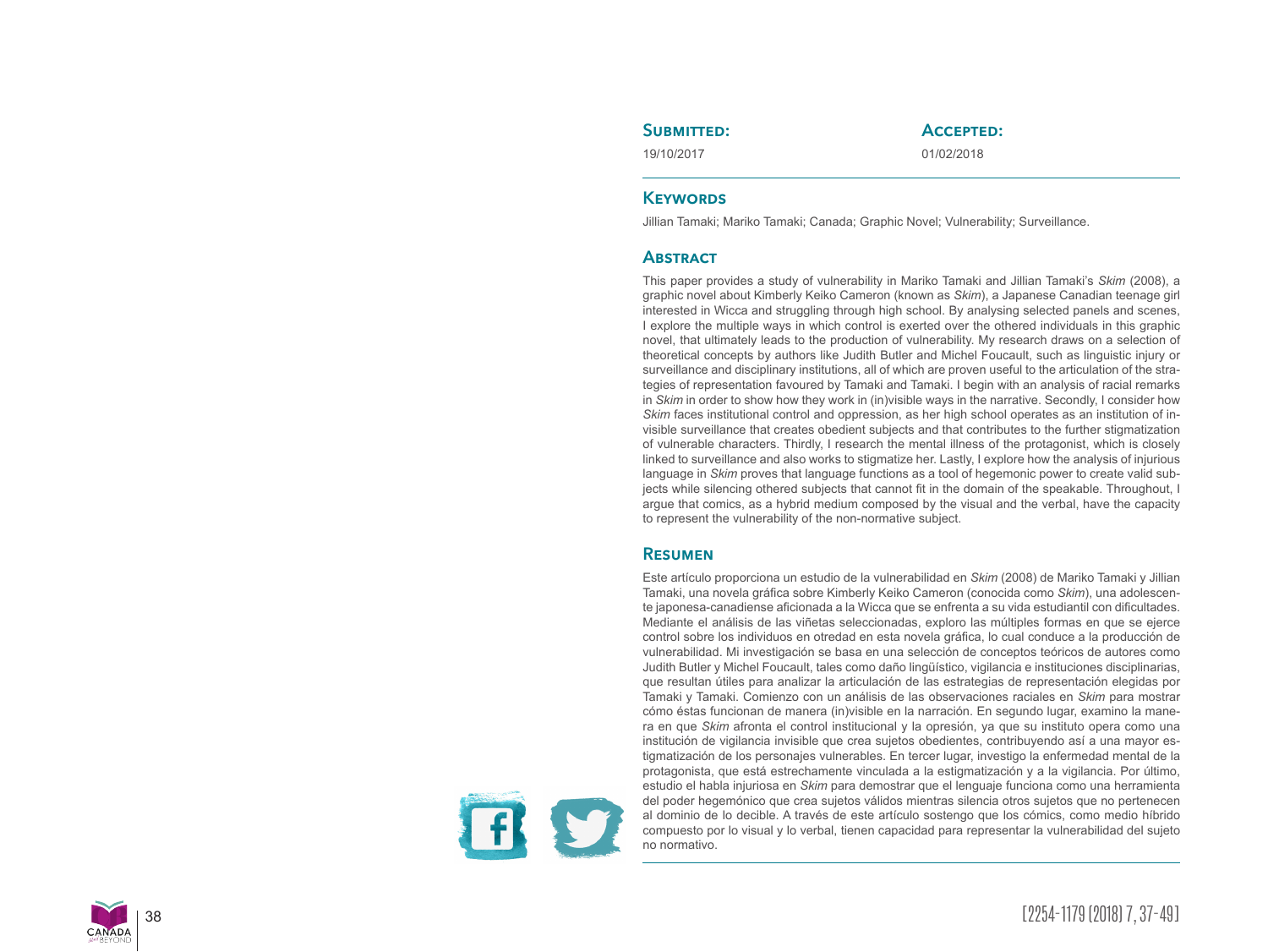"This is the Diary of Kimberly Keiko Cameron (aka Skim)." These words illustrate the cover of Walker Books' 2009 edition of *Skim*, a graphic novel by Canadian authors Mariko Tamaki (writer) and Jillian Tamaki (artist). The line is accompanied by a drawing of the main character's head, a profile where only her eyes and her long, black hair are seen, outlined against a blue sky. The cover of this work introduces the most notorious feature of comics: the blending of drawings and words, the interaction between the visual and the verbal.

Narrated in three parts, *Skim* follows the story of Kimberly Keiko Cameron, known as Skim, a Japanese Canadian teenage girl interested in Wicca and struggling through high school. The story, set in Toronto in 1993, deals with topics such as teenage suicide, unrequited love, mental illness and homosexual desire. Skim is a chubby 16-year-old whose reserved personality and uncommon interests isolate her among her peers. Besides, the protagonist is secretly in love with Ms. Archer, her English teacher. The story unfolds as Skim studies Wicca, goes out with her best friend Lisa Soor and tries to understand her feelings towards her teacher. Her otherwise quiet school life is affected by the suicide of John Reddear, the ex-boyfriend of one of her classmates, Katie Matthews. Overall, the narrative in *Skim* offers an interesting interplay between the verbal and the visual, taking full advantage of the most prominent feature of comics.

Comics have been progressively gathering academic attention in the last decades. As several authors have argued, the combined work of images and words create representations of artificial, drawn realities, allowing the reader to fill in the details between the visual and the textual (Hughes and King 67). Being a hybrid of words and pictures, comics offer an opportunity to bring to light the invisible, forcing "the viewer to 'see' an often-invisible culture of shaming and silencing" (Tolmie xi). Moreover, "[t]raumatic memory of something as intangible as being unable to speak can be made visible in the comics medium" (Tolmie xi). Accordingly, comic authors belonging to oppressed groups, such as women and LGTB+ creators, have taken advantage of the openness of comics and its capacity to show the invisible, shamed and silenced aspects of hegemonic culture. Women authors revolted against the conservative status quo in the 1960s and 1970s, establishing what is known as the "underground" period in comics and creating works that "were raw, emotionally honest, politically charged and sexually frank" (McCloud 102). In *Graphic Women: Life Narrative and Contemporary Comics* (2010), scholar Hillary Chute highlights "the importance of innovative textual practice offered by the rich visual-verbal form of comics to be able to represent trauma productively and ethically," which serves to rethink the dominant tropes of unspeakability and invisibility that permeate society (3).

*Skim'*s authors create a graphic novel that turns to the intimate experiences of a quiet, depressed teenager. One crucial aspect of the narration is the diary form, which strategically fuses words and graphics while setting the narrative pace. As seen in the opening line of this paper, the story is told through Skim's diary entries. The diary offers Skim a safe, intimate space to shield herself from her public life and to document her thoughts and experiences. The diary is a liminal space that exists between worlds—between Skim's own private world and the reader's world, who sees it unfolding as a witness of the protagonist's most personal thoughts. Moreover, Skim is shown both writing and drawing in her diary. She constantly doodles on her class homework and fills her diary entries with drawings, stickers and big bold decorated letters. In a way, even if she does not do it consciously, she uses the tools of comics to express herself. There are times, however, where both pictures and words fail her—she is unable to put her feelings into words or images. It is to those unsayable moments, and the mark they imprint in the protagonist, that this paper pays attention.

As a chubby, Japanese Canadian teenage girl crushing on a woman older than her, Skim faces multiple moments of vulnerability through her daily life. Scholars such as Catriona Mackenzie et al. link the term vulnerability "to its derivation from the Latin word *vulnus* ('wound') and to the capacity to suffer that is inherent in human embodiment," and thus, according to this conceptualization, "[t]o be vulnerable is to be fragile, to be susceptible to wounding and to suffering" (4). Judith Butler considers vulnerability to be "not a subjective disposition, but a relation to a field of objects, forces, and passions that impinge upon or affect us in some way" ("Rethinking Vulnerability" 16). Individuals are vulnerable to the discourses that surround them, since every subject lives in a world of categories and descriptions that they never chose, being constantly acting and acted upon in performative repetition (*Gender Trouble* 15).

This paper explores the multiple ways in which vulnerability is produced in *Skim*, considering how it is translated to the pages of a graphic novel, through an interplay between visible and invisible, and in the tensions between image and text. *Skim* shows how institutional control preys on vulnerable individuals and exerts its power over them. I begin with a consideration of racial remarks in *Skim* in order to show how they work in (in)visible ways in the narrative. In the second section I examine how institutional control marks the individual by employing Michel Foucault's concept of the Panopticon as a medium that serves to enforce surveillance and produce obedient subjects. In the third section I further research how mental trauma affects vulnerable characters, such as Skim and Katie, and I argue that the vulnerability that comes from sexual identity and mental illness works invisi-

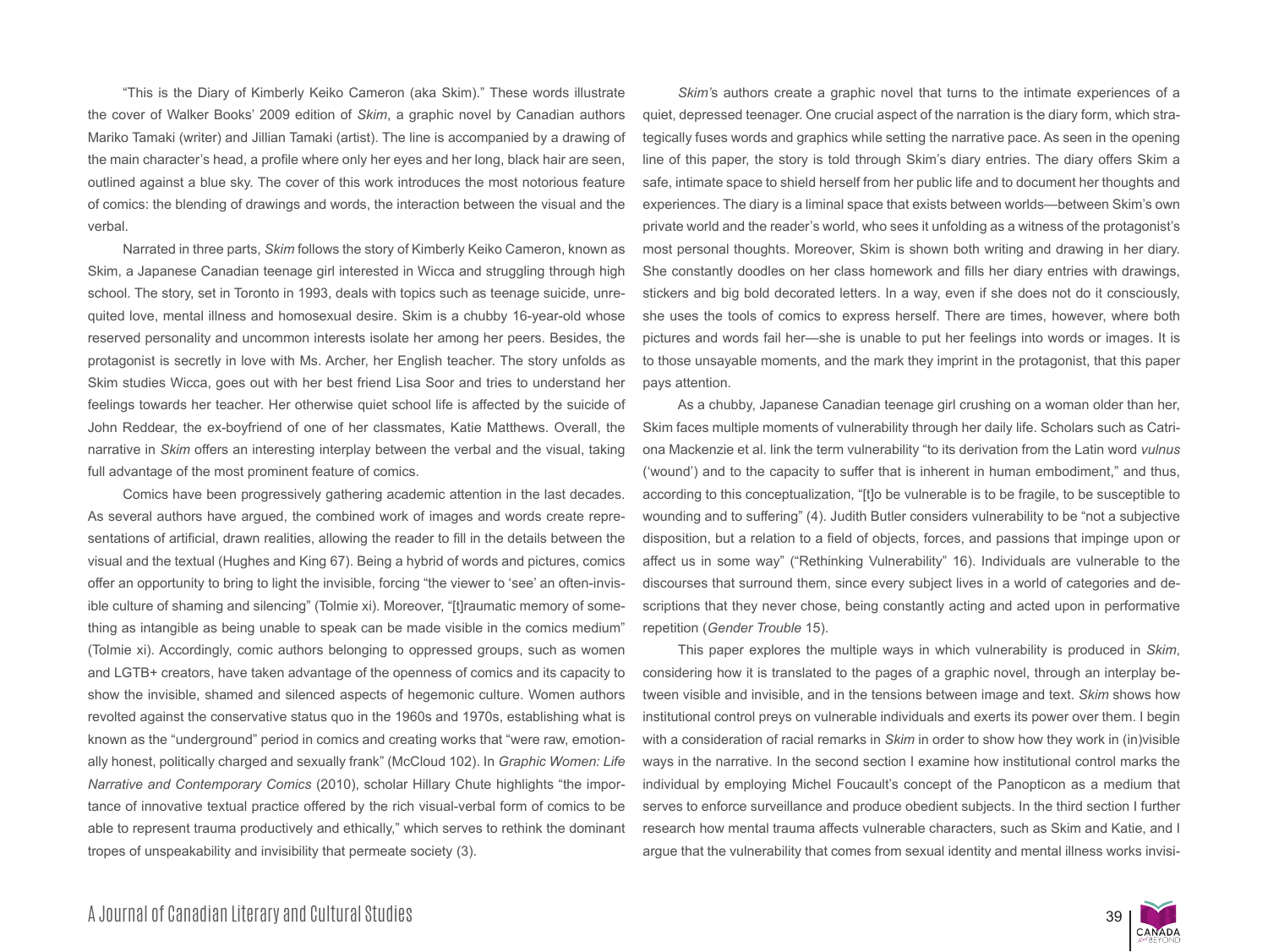bly and it is shown only in the visual. The last section turns to study the power of language to create valid subjects while "othering" subjects that cannot fit in the domain of the speakable, following Judith Butler's notions of linguistic injury.

#### I. Representation and Racial (In)Visibility

Before considering how institutional control operates in *Skim*, it is important to explore other issues directly related to the notion of (in)visibility, such as race. In *Skim*, remarks about race interplay with the visible and the invisible, as scholar Monica Chiu argues that race and homosexuality in this graphic novel are present in pictures but absent in prose (29). This argument serves to explore the tensions between text and image along with the representation of race in contemporary Canadian comics. *Skim* raises questions about race representation due to its many verbal silences and its eloquent visual manifestations. Writer Mariko Tamaki comments that some readers have questioned why Skim did not act "very Japanese," to which she argues: "What is Japanese Canadian in a comic? Should Jillian have drawn her with chopsticks in her hair?" (Chiu 42; qtd. in Chan). What is, indeed, Japanese Canadian in a (fictional) graphic novel?

*Skim* does not offer clear answers, but, as Candida Rifkind and Linda Warley remark, Tamaki and Tamaki "draw readers into the fictional lives of Asian Canadian characters without explicitly thematising race" (5). Even if it is not a central issue to the plot, race is still present in their works and it intersects with other issues proposed in the story. Moreover, artist Jillian Tamaki has spoken on interviews about the "burden on artists and writers of colour to be cultural representatives" (Rifkind and Warley 5). Previously, scholars of Canadian literature such as Eva Darias-Beautell have drawn attention to the lack of success of "an analysis that transcends systemic reading expectations based on the authors' racial/ cultural backgrounds" (185-186) to liberate "minoritized Canadian writing from the burden of representation" (186). In the field of Canadian comics, while white cartoonists have turned to graphic life narratives—favouring autobiographical genres such as confession and memoir—contemporary cartoonists of colour and Indigenous cartoonists have resisted its pull, turning instead to fictional works (Rifkind and Warley 4-5). With works like *Skim* and *This One Summer* (2014), Tamaki and Tamaki follow the line of other cartoonists and writers of colour and have succeeded in challenging this expectation that minoritized Canadian writers and artists can only write autobiographically (Rifkind and Warley 6), dealing instead with the lives and experiences of fictional characters. Additionally, Jillian Tamaki points out the work that needs to be carried out in the field of alternative comics: on the one hand, resisting "the demand for cartoonists from traditionally under-represented groups to take on the burden of community representation" and, on the other, being "attentive to how race informs all graphic narratives, so that whiteness is no longer the invisible norm but a visible and contested category" (Rifkind and Warley 6).

Going through the pages of this graphic novel, it is easy to see that Skim is the only Japanese Canadian girl in a high school full of white Canadian girls. As Chiu states, "the presence on nearly every page of Skim's long black hair and almond-shaped eyes distinguishes her visually from her blonde-haired, blue-eyed, predominantly white peers" (41). While *Skim* does not propose a critical account of the situation of Asian Canadians in Toronto at the beginning of the 1990s, it does offer some clever insights about race. The scenes that serves to engage with this argument are found in the second part of the graphic novel. In a flashback, Skim narrates the time when she attended her classmate Julie Peter's thirteenth birthday party. It was a costume party, and Skim went dressed as the Cowardly Lion from *The Wizard of Oz*, while Julie and the other white girls were dressed as ballerinas or figure skaters (Tamaki and Tamaki 83). The only girl who did not go as a ballerina or figure skater was Hien Warshowski, a Vietnamese Canadian girl dressed as a soldier. During the party, Julie and her group of friends got together and talked about their country clubs and the boys they liked, while Skim and Hien watched a movie in the living room. Halfway into the night, a sudden cry of "AIR RAID!! AIR RAID!!" startled the two girls (84). In the blink of an eye, the other girls expulsed Skim and Hien out of the house and threw their stuff at them. Figure 1 shows the moment after the two girls are thrown out of the house, when they sit outside in the porch, being each other's only company. The word "SLAM" in big, bold capital letters appears in the first panel, as Skim looks at the closed door. In the second panel, Hien turns to look at Skim, but the composition of the panel makes it seem as if she was addressing the reader, perhaps demanding a reaction about the shocking event that has just happened to her. In the third and fourth panels, the girls wait to go back into the house, until, in the fifth panel, Hien leaves, her tiny figure marching on the street at night.

This scene contains the most evident verbal remark about race in *Skim*: "Hien's parents adopted her from Vietnam two years earlier and she never got invited to parties. Maybe she thought that's how people left parties in Canada. Asians first" (86). Even if in the story Julie and the other girls do not take the blame for throwing the Asian girls out of the house, the graphic representation and the racist undertones of their act are clearly visible in the narrative. Except from this scene, there is verbal silence in this graphic novel about race issues. Besides, it is important to mention that, in a similar manner to race, social class is never addressed in prose but it is manifested in the visual. Skim's uniform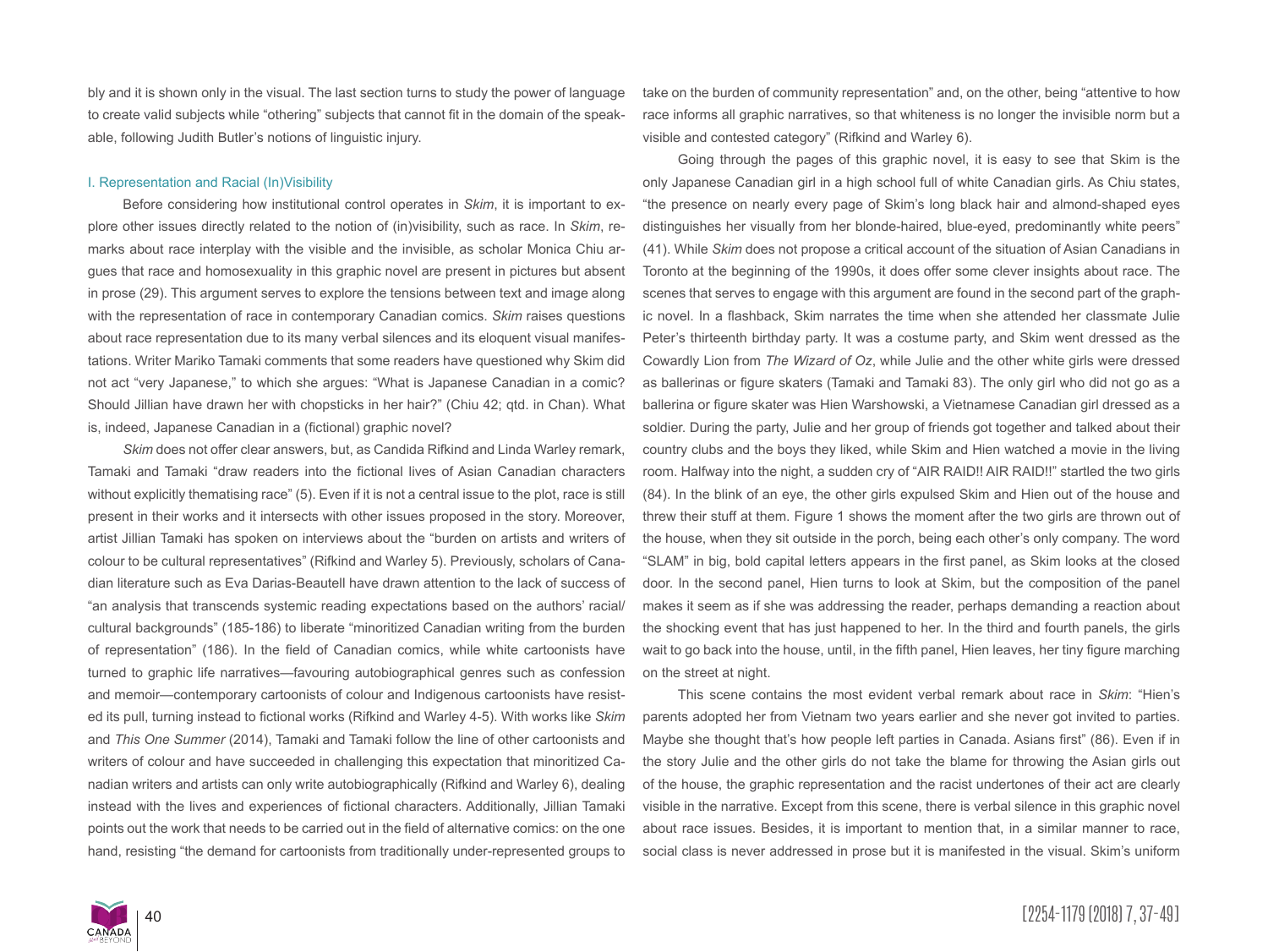

Fig. 1: "Asians first" From *Skim*, p. 86. By Mariko Tamaki and Jillian Tamaki, House of Anansi Press, 2008.

and the fact that she attends an all-girls high school leads the reader to believe that she belongs to a privileged social class.

Chiu brings forward the work of novelist Viet Thanh Nguyen, who explores the difficulty of representing visual registers of race in Asian American literature (2). As he argues, "[t]he problem for an Asian American literature composed purely of the written word is that there is no formal way for it to deal with race's visual dimension, only its narrative dimension" (12; qtd. in Chiu 2). Graphic narratives are one venue that can effectively visualize race, as it can write and rewrite the stories of race, and the looks of race as well (Nguyen 12; qtd. in Chiu 2). Thus, race in *Skim* is in the interplay between the visible and the invisible: visible because it is perceived through sight, being present in the physical depictions of Skim—the looks of race, using Nguyen's words—and invisible because it is absent from the textual.

#### II. Alive Bodies, Docile Bodies: High School as an Institution of Surveillance

Vulnerability is perpetuated with methods such as surveillance, which plays an important role in *Skim*. The physical space that Skim and her classmates inhabit marks and control the main character, and for this reason it can be analysed following Michel Foucault's Panopticon. Although Foucault applies this concept mainly to prisons in *Discipline* 

*and Punish* (1979), it can be used to examine other institutions that enforce obedience, such as high schools. The Panopticon is described as a mechanism to exert disciplinary power where each subject is "perfectly individualized and constantly visible" (Foucault 200). This is evident in the case of Skim, where there are several instances of Skim's allgirls high school exerting its power over the students. After John Reddear's suicide, the institution becomes concerned about suicidal ideas spreading among the students and takes direct action to face this situation. This idea is illustrated in the following scene (see figure 2), where Skim explains in her diary entry (located at the top left of the page, placed inside a blackboard) that her class must do "self-love exercises" with a specialist from an institute for teenage problems. The scene is narrated in five panels, the first one occupying most of the page and showing a classroom full of girls with similar bored expressions on their faces. The second panel portrays Skim's impression of the woman who leads the exercises: "The woman had huge bug eyes and kept trying to make eye contact with everyone, like a crazy person or a serial killer" (Tamaki and Tamaki 60). In the next two panels, Skim explains the content of the activity: "We had to write down the things that made us sad and share it with the class, if we felt comfortable. People wrote: Suicide, Illness, Death and Loss. One girl said that Unhappiness made her sad" (60). Skim writes in her paper the word "Ignorance" when she hears her classmate's answer.

The woman who talks exerts invisible control over the girls. Her position in the room allows her to look at everyone and, as Skim writes, she constantly tries to make eye contact with the students, engaging them in the activity. Even if the girls are not obligated to share their lists publicly, they must write down things that make them sad. The scene goes on the next page, as the next step for the girls is to write down what makes them happy. Skim does not know what to write, and after class Mrs. Hornet, one of her teachers, asks her to see her list, thus invading Skim's own privacy to check on her mental health. Even though the psychiatric institution is not explicitly present in *Skim*, the reader can discern the effect that it has on the students—adult figures like Mrs. Hornet and the woman from the teenage problems institute constantly supervise the students, who are made to follow these "self-love exercises" that do not directly address the causes of depression or teenage suicide. This attitude highlights the lack of address of mental health issues, which isolates individuals from one another.

Apart from the teachers, the students also enforce surveillance on other students. The best example of someone who suffers the effects of peer surveillance is Katie, who is constantly surrounded by her classmates after her ex-boyfriend's death. This idea is best seen in a scene from the second part of the graphic novel. The scene, narrated in a

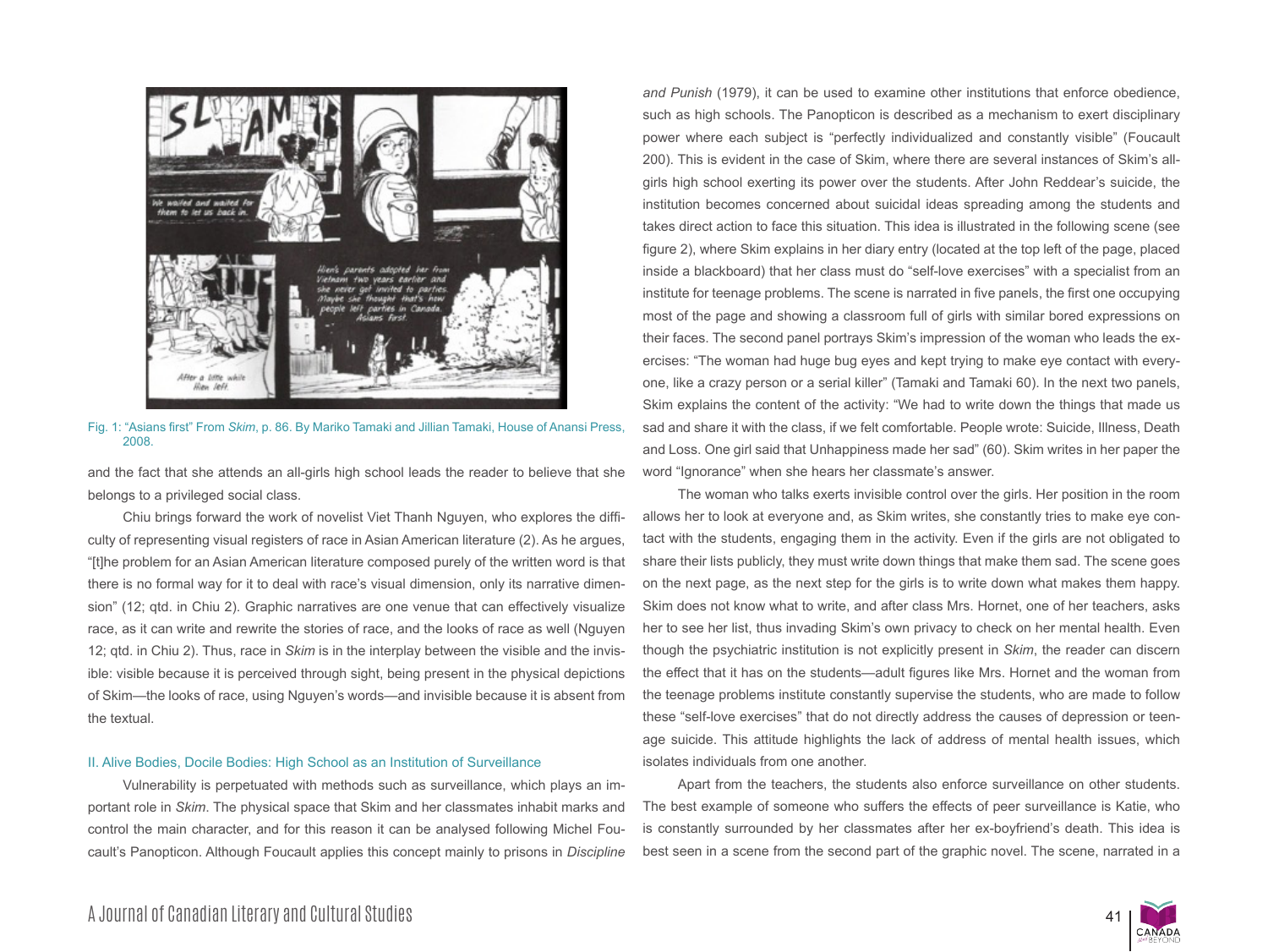double-spread, shows a panoramic view of the girls in their schoolyard. It takes place after Katie is back to school, the news of her ex-boyfriend's suicide already known by the rest of her classmates. Lisa and Skim, on the left with their backs turned to the reader (see figure 3), watch as Katie and a horde of girls surrounding her cross the schoolyard (see figure 4). Observing the scene, Lisa remarks that Katie is "on tons of anti-depressants" (Tamaki and Tamaki 68). The blackness of the girls' uniforms contrast with the white background of the page, as the gloomy figure of Katie contrasts with the figures of the smiling, cheerful girls.



Fig. 2: "Self-love exercises." From *Skim*, p. 60. By Mariko Tamaki and Jillian Tamaki, House of Anansi Press, 2008.

Katie does not only face surveillance in its most physical sense. Her mental strain comes from not being left alone to mourn or deal with the traumatic events on her own, as she is always kept in the role of a victim by the GCL club. The reader does not know Katie's point of view of the events until the girl starts hanging out with Skim, their friendship flourishing after they are excused from gym class for having casted arms. Katie is always seen by other characters in the story, who portray her as a devastated, damaged girl, especially during the first part of the story. Then, as her friendship with Skim deepens, the reader learns about the rage she feels at the scrutiny and the oppressive treatment she is receiving. Skim describes her face as "funny" and "wrinkly" (Tamaki and Tamaki 68-69), and she usually sits apart from her classmates and isolates herself, not participating in the activities organized by the GCL club. As she explains to Skim, the girls from the club constantly stalk her to know more about John's death: "Katie scratched all the GCL daisies and peace signs off her cast. She said the GCL call her like, fifty times a day and are constantly stalking her. She said all they want to talk about is John" (Tamaki and Tamaki 135). When Skim sees Katie trying to destroy the GCL board with her casted arm, she



Figs. 3 and 4: Lisa and Skim observe Katie. From *Skim*, p. 68-69. By Mariko Tamaki and Jillian Tamaki, House of Anansi Press, 2008.

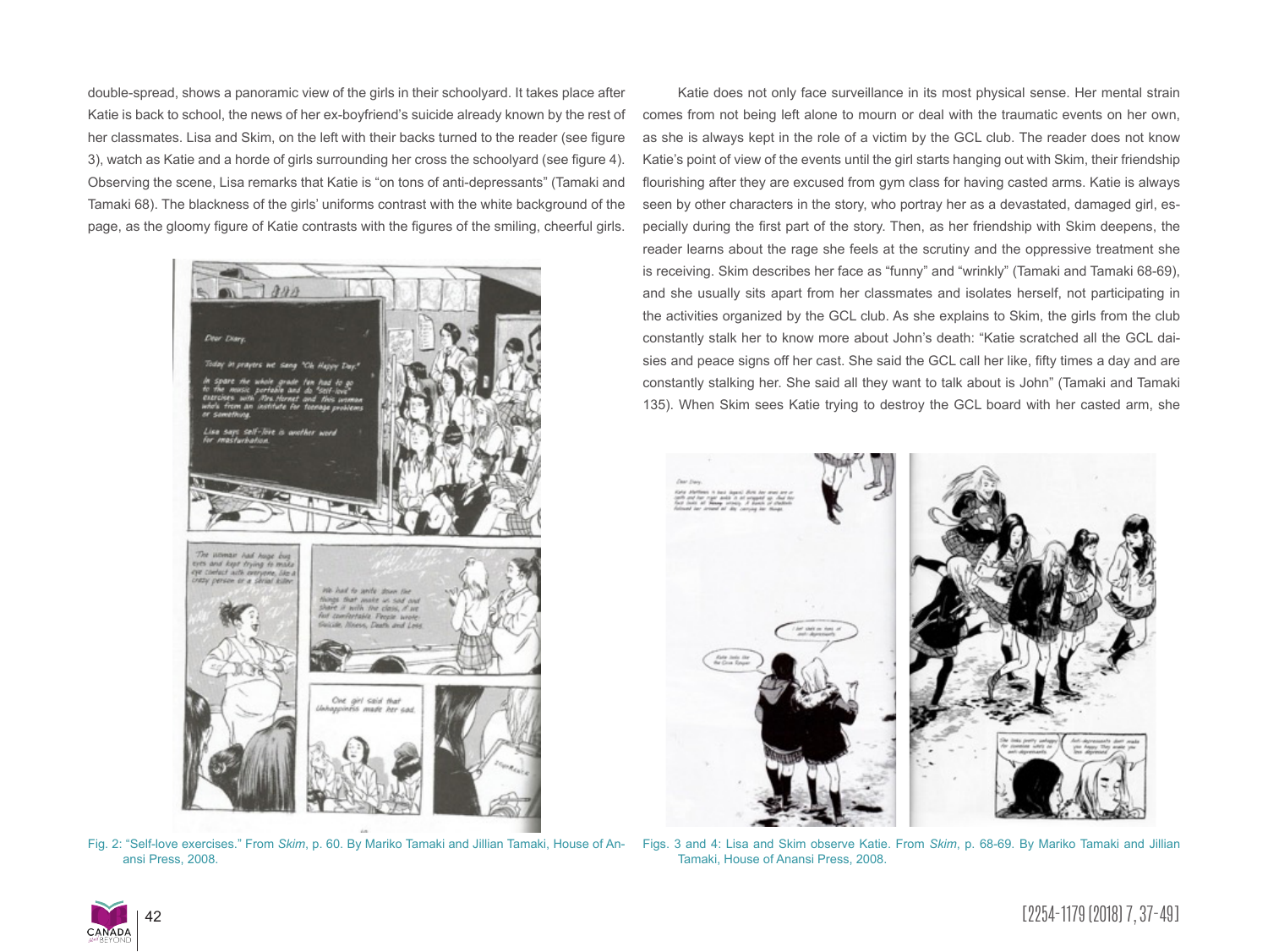learns that what the girl feels goes beyond a heartbreak: "I guess I always thought of Katie Matthews as being heartbroken. But maybe it's way more complicated than that" (Tamaki and Tamaki 129). Eventually, Katie is able to move on with her life, to a new future that may include a closer relationship with Skim. For her, the only release from trauma comes after confronting and rejecting the GCL club and deciding not to talk about her ex-boyfriend anymore: "I don't want to talk about him anymore" (Tamaki and Tamaki 135).

#### III. (In)visible Wounds: Mental Illness and Unfulfilled Desire

Surveillance is closely related to the presence of mental illness and trauma, as disciplining institutions exert their power specifically on those who are most vulnerable. Following Chiu's argument on the visual character of race in *Skim* (Chiu 29), I argue that mental illness is also shown in a visual way in this graphic novel, while its verbal manifestation is scarce and unclear. Through Skim's diary entries, the reader can see the struggles that she faces for being a depressed teenager in a school that tries to enforce normalcy on her. *Skim'*s narrative offers many visual clues of the main character's depression and the effects it has on her life: pictures narrate what Skim cannot put into words, and the visual is able to show the detachment and solitude that the girl feels when words fail her.

It is interesting to consider the institutional response to mental illness in *Skim,* since the constant demand to be happy is criticised in the story. This idea is expressed in the scene where Skim is given a private guidance session with Mrs. Hornet: "Mrs. Hornet said she's particularly concerned about people like me, because people like me are prone to depression and depressing stimuli. Mrs. Hornet says students who are members of the 'gothic' culture (i.e. ME) are very fragile" (Tamaki and Tamaki 22). The teacher offers Skim tissues and sits very close to her, to the point of making the girl uncomfortable. Her office's wall is decorated with positive, inspirational images. Skim also questions the nature of this guidance session (see figure 5). As she notes, John, the boy who actually committed suicide, "was on the VOLLEYBALL TEAM, not a goth, and he KILLED HIMSELF!!!" (22). While Mrs. Hornet shows her a diagram about the circle of grief, Skim ponders about the nature of her depression, as she considers that it is not directly related to her being a goth: "Truthfully I am always a little depressed but that is just because I am sixteen and everyone is stupid (ha-ha-ha). I doubt it has anything to do with being a goth" (22). In the last panel, she wonders why the girls on the soccer team are not in counselling. Skim's anger at the treatment she is receiving manifests in her drawing: a broken heart with the word "FUCK" drawn in big, bold letters.



Fig. 5: Guidance with Mrs. Hornet. From *Skim*, p. 22. By Mariko Tamaki and Jillian Tamaki, House of Anansi Press, 2008.

Skim faces a close scrutiny on her mental wellbeing at home as well: "This morning over breakfast, Mom asked me about suicide. Because of John Reddear, who is now suddenly part of my life. I said I am not planning on committing suicide. Apparently I look unwell. Mom says possibly I am losing weight" (Tamaki and Tamaki 32). Even Lisa notices Skim's negative outward appearance and recommends her to cheer up: "Maybe if you lightened up, people wouldn't think you were looking to off yourself" (Tamaki and Tamaki 78). These scenes serve to point out how not being cheerful or happy enough is a social indicative of being suicidal, which serves to engage with Andrea Nicki's critique of the cultural insistence on cheerfulness. In "The Abused mind: Feminist Theory, Psychiatric Disability, and Trauma" (2001), Nicki offers a feminist theory of psychiatric disability drawing on feminist theory of physical disability. She compares the rejection of physically disabled people, based on the social insistence of the control of the body, to the rejection of psychiatrically disabled people, based on the control of the mind (Nicki 82). Society marginalises people with mental illness "and assume that they can simply 'snap out' of their conditions" (Nicki 81). As explained in the previous section, "self-love exercises" in *Skim* are good examples of this idea: depression and suicidal tendencies on teenagers are treated as an issue that can be solved with some positive messages and lists of things that make an

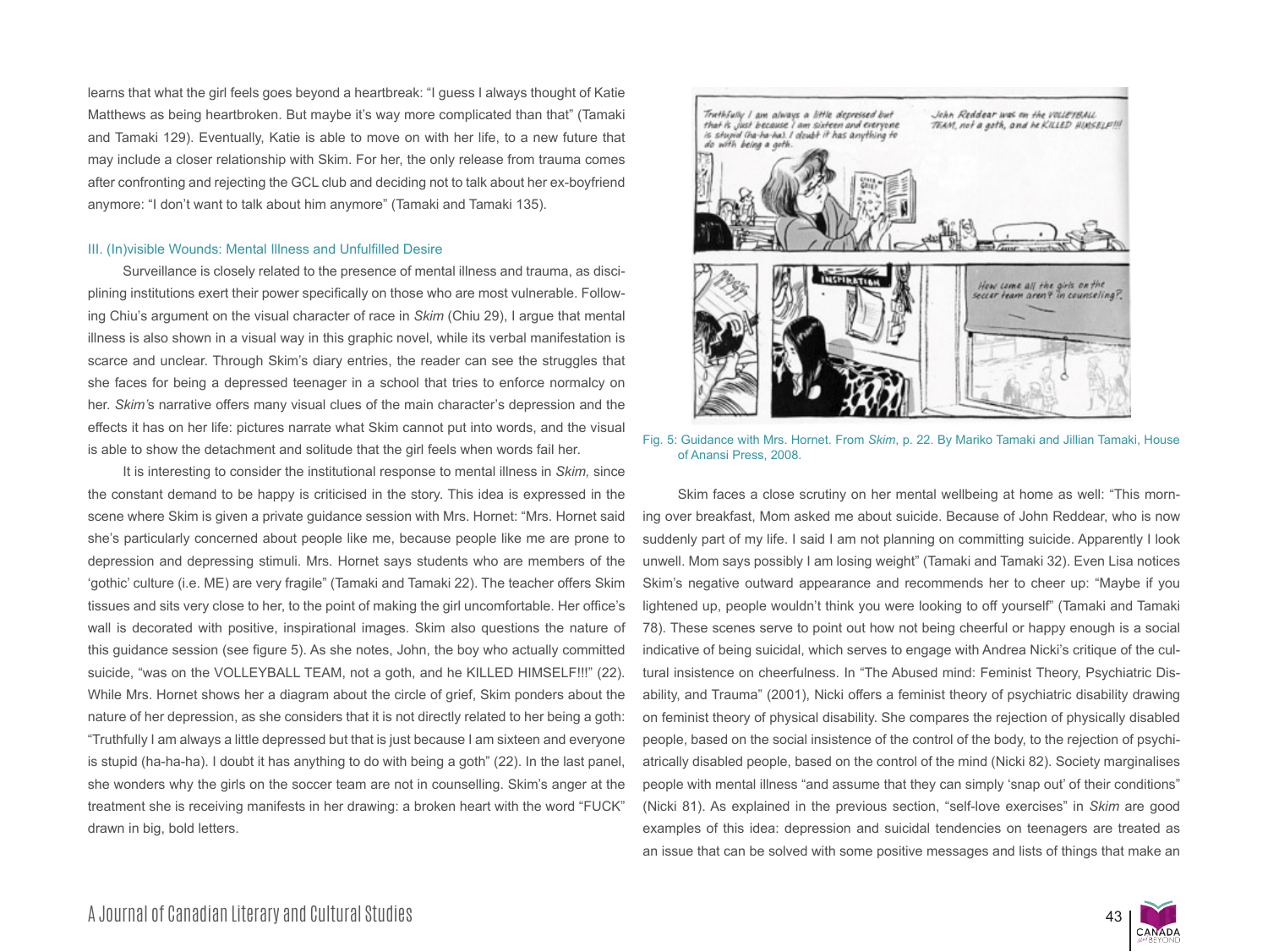individual happy. Nicki criticizes what she calls the "cultural insistence on cheerfulness" where "we are always supposed to appear as though life were happy and carefree" (94). Mentally ill people like Skim face social pressure to "snap out" of her depression and appear "normal" and functioning.

Interestingly, Skim's depression is also perceived by herself, which is clearly seen when she confesses in her diary that she feels watched by everyone (see figure 6). With a turned back, Skim walks away as a series of characters observe her: Julie Peters, her friend Lisa, Mrs. Hornet and her mother. These figures are drawn with thin lines against a white background, with no ink filling their forms. The eyes of the reader follow these lined characters from left to right, to stop in at the right corner, where a figure that looks exactly like Skim directs her gaze to herself. The word "me" is missing from Skim's head, as the names of the other characters that observe her are included in the panel. The analysis of Foucault's Panopticon can be applied here, as Skim watches herself, facing her own scrutiny. Skim ignores everyone as she walks past them, but the composition of the panel, setting the girl before her own self, suggests that she cannot ignore her own examination. There is no authoritarian figure—no teachers, no mother or classmates—asking her about suicide or insisting on positive thinking. Still, Skim watches herself, the invisible power of close, personal surveillance now fully adopted. Even though her act of watching herself is left unwritten, it is shown in the visual, and what Skim has been unable to voice is manifested in a panel that highlights the tensions between what is speakable and what is not.

Another scene that shows the visual character of Skim's depression is found in figure 7. It opens with Skim addressing her diary and explaining how she got "a sick feeling" while singing "Joyful, Joyful" at school prayers (80). She is completely detached from her surroundings, which is shown in the lack of frames containing the panels, and in the blurry



Fig. 6: Watched by others and watched by oneself. From *Skim*, p. 105. By Mariko Tamaki and Jillian Tamaki, House of Anansi Press, 2008.

contours. Her face is either completely obscured or not visible, and when her expression is shown, her eyes are downcast. Lisa and other classmates appear in the background of some of these panels, but Skim never interacts with them. She barely performs what is expected of her in her daily life at school, and readers do not have a clear account of the order or the time when these actions are taking place. The images are connected only by visual clues that show that she is at school—like papers and books, lab instruments or her friend Lisa in the bathroom. All the reader knows is that she is physically attending school, but her mind seems to be elsewhere. Moreover, the composition of the page, with text only in the first panels, makes it seem as if Skim's "sick feeling" lasted all day.

Skim's mental state is deeply affected by her feelings towards Ms. Archer, while she attempts to untangle, verbalize and understand the attraction she feels towards the older woman. The visual is able to portray the moments of vulnerability that spring from Skim's unanswered desire, as shown in figure 8. The composition of this page, divided into



Fig. 7: Skim's lack of focus. From *Skim*, p. 80. By Mariko Tamaki and Jillian Tamaki, House of Anansi Press, 2008.

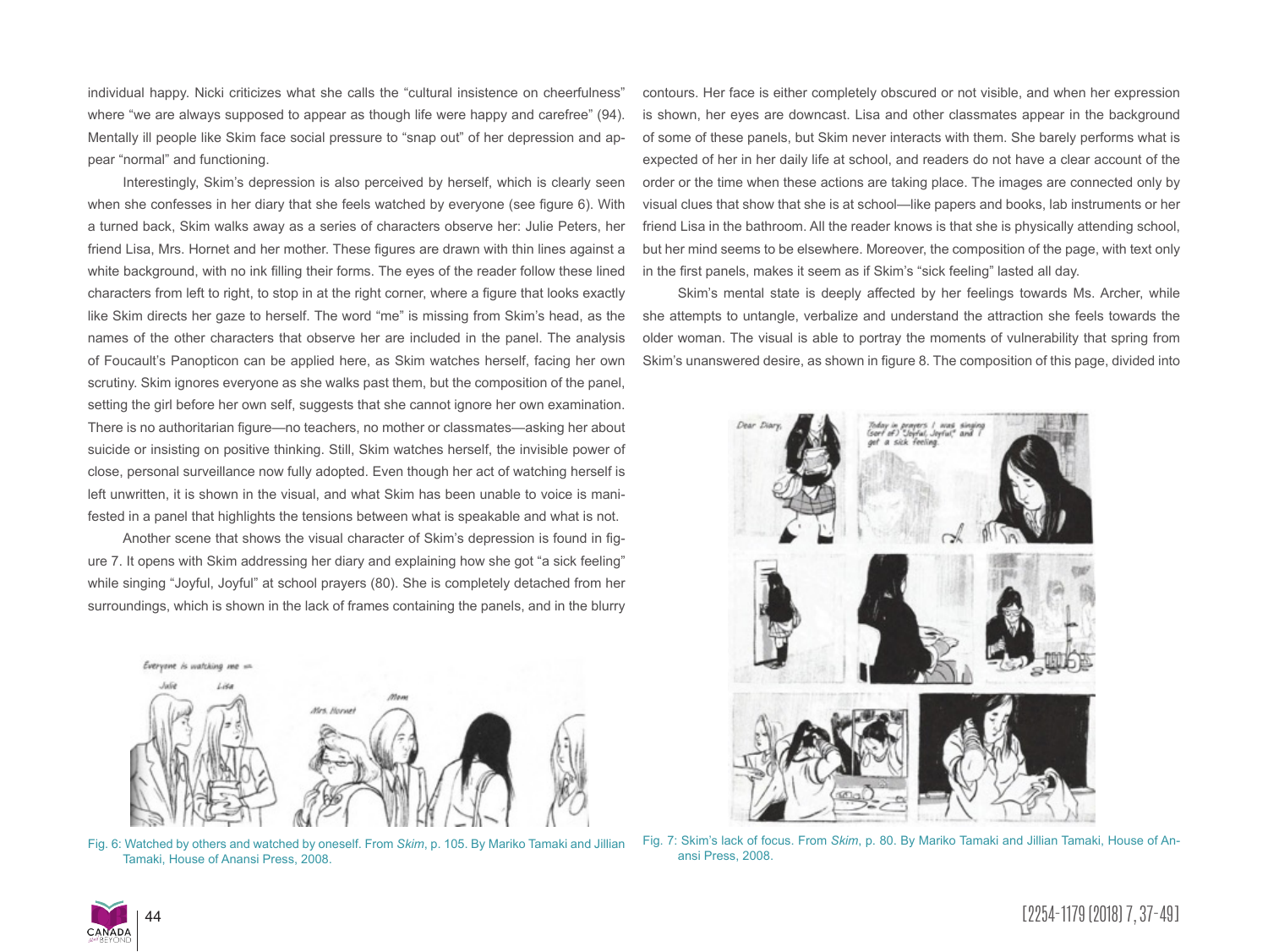eight panels of diverse sizes and shapes, allows the reader to dive into Skim's subjectivity through a parallel of images. It is the first scene of the second part of the graphic novel, taking place after the double spread of Skim and Ms. Archer kissing in the woods outside the school. The first panel shows the bus stop where Skim takes the bus every morning, the words "It feels like there's a broken machine inside my chest…" (Tamaki and Tamaki 44) written inside the frame. The next four panels portray individual moments of Skim's day at school: a teacher in the classroom, Lisa talking to her during lunch, a close-up of Skim's hand writing down the date of a painting, and two students smoking. The sixth and seventh panels depict leaves on the ground and a vacuum cleaner at home. The last panel shows Skim lying on her bed, covered in sheets, with her cat lying on top of her. The vertical black lines disrupt the narration of the whole page, symbolizing Skim's heartbeats that accompany her throughout her day, from the bus stop to her bed at night. The text shows that girl attempts to verbalize what she feels: "or… or… something…" (Tamaki and Tamaki 44). The multiple silences in this page, interrupted by the bold heartbeats, are revealing when one considers how loud the visual register in this story can be. The artistic choice of not showing Skim until the last panel manifests the detachment that Skim feels towards her own life, as in the scene from figure 7—she is not emotionally present or involved in the activities she goes through, as her mind is somewhere else trying to untangle her feelings towards Ms. Archer. Another similarity to figure 7 is found in the fact that both scenes show seemingly unconnected images about Skim's day seen from her point of view that allow the reader to see what the girl sees.

Chiu points out that the picture in the fourth panel, where Skim is writing down a date for her homework, is in fact a reproduction of Édouard Manet's painting *Olympia* (1863), "a work that has generated numerous readings addressing female sexuality, the female gaze, the lesbian gaze, and the reclining figure's white body in relation to the painting's darker ones" (39). In the painting, a white nude woman is reclined, her gaze fixed on the reader, a hand placed on her genitals as her black maiden looks at her. The painting displays overt female sexuality, with no man present in the scene, which enraged the public of the time (Chiu 39). Chiu remarks the comparison between the panel and Skim's rendition of it, as there are clear differences: Skim's body is completely covered, and her eyes do not meet the reader, which suggests timidity (40). I propose that the placement of these two panels reinforces the idea of Skim's sexuality—that she is unable to verbalize it, and that the lesbian desire she feels cannot be expressed; while the contrary happens in *Olympia*. In this manner, *Skim's* silence on sexuality and desire is similar to its silence on race issues.

Additionally, Skim reveals the turmoil of the teenager's relationship with her teacher, which is manifested in scenes such as the one that takes place when Skim goes to Ms. Archer's house for the second time (see figure 9). This scene, divided in five panels and surrounded in black gutter, focuses on emotional distance and visual constraints and it is seen from the girl's point of view. The first panel shows Ms. Archer, seen from the neck below, as Skim would see her. In the previous page, Skim had asked her whether she was



Fig. 8: "A broken machine inside my chest" From *Skim*, p. 44. By Mariko Tamaki and Jillian Tamaki, House of Anansi Press, 2008.

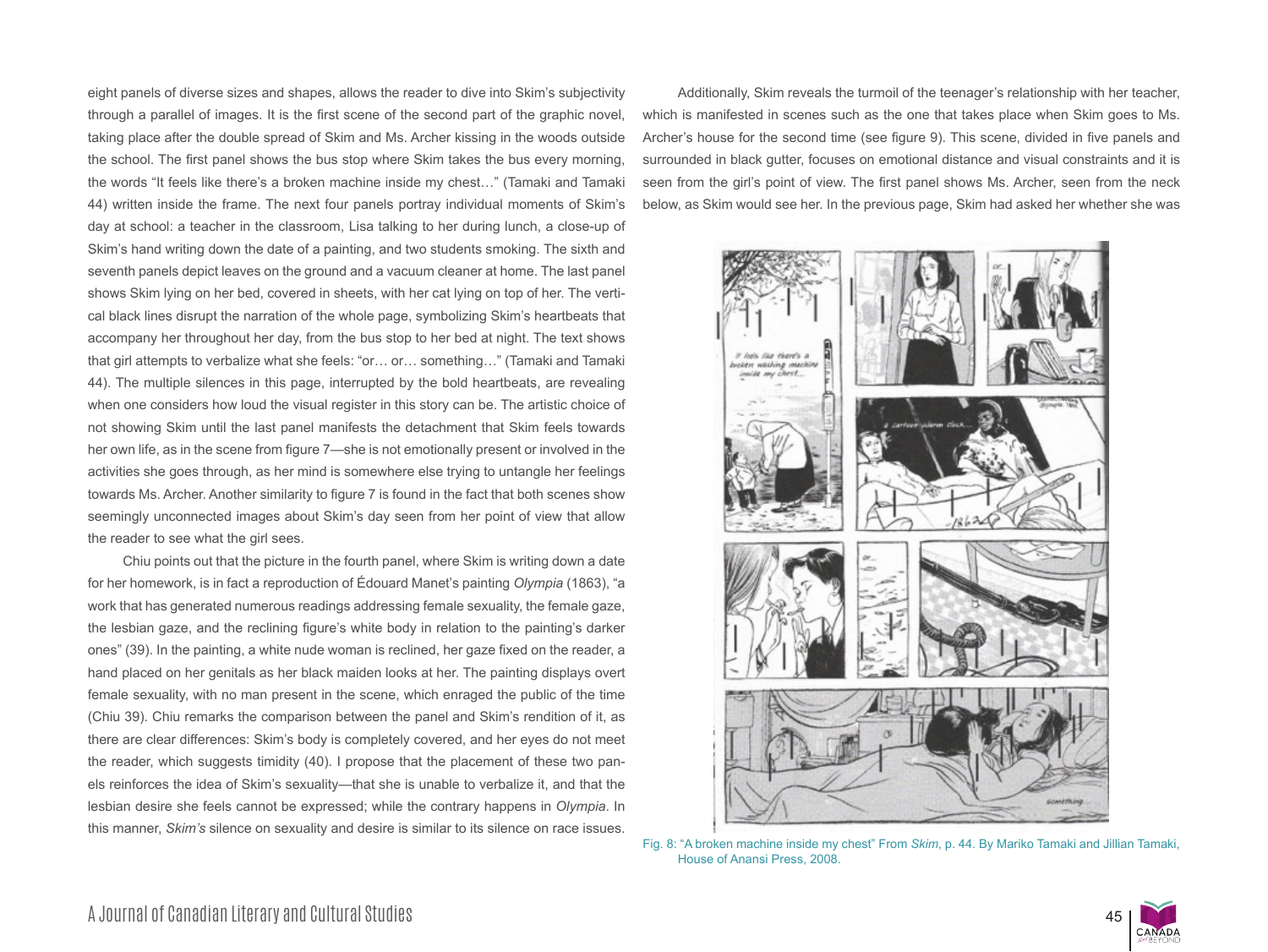coming back to school (Tamaki and Tamaki 56), to which she replies, "Next week." Then, the next panel offers a close-up of tea being poured into a cup, while Skim asks, "Oh. Are you sick?" Ms. Archer replies "No. No, I'm fine" while picking up her cat from the couch, her head not visible. The last two panels are almost identical: Skim, on the right, looking down and sitting on the couch with a cup of tea on her hands, and Ms. Archer on the left, her back turned to the reader, holding her cup in the fourth panel and drinking from it in the fifth. The repetition in panels four and five denotes stillness and awkwardness, and the intermittent dialogue suggests Skim's inability to look at her teacher's face.

Ms. Archer, who is in a power position in relation to Skim, being her teacher and older than the teenager, acts cold and distant and offers no explanation to Skim when she finally leaves the school. After the kiss they share on schoolgrounds (Tamaki and Tamaki 40-41) Ms. Archer ignores Skim and stops teaching her classes, perhaps with the intention of avoiding a possible scandal for engaging with a student. The reader never knows Ms. Archer's side of the story, nor her intentions towards Skim. However, the story shows the aftermath of Skim's unverbalized relationship and how it fuels her depression, leaving her damaged and vulnerable. This idea is presented in the three panels from figure 10, which take place after Skim notices that Ms. Archer has left the school and that she has lost the chance to say goodbye. In the figure from the previous example Ms. Archer's face was obscured, but in this scene Skim's face is hidden, and her body looks tiny against her house and the snow in the first panel. She sits down on the bus and at her desk as if she were trying to hide herself from the world. She pours her feelings into her diary: "Dear Diary, All day today I was rubber. My eyes feel like bathtub plugs" (Tamaki and Tamaki 105). In the third panel she writes that she tries "to take up as little space as possible" (105). The lack of a proper realization or a proper closure for her lesbian desire towards Ms. Archer drives Skim to further isolation and to ignore the world around her, while her mental strain worsens.

The visual depictions of Skim's depression that have been explored in this section serve to highlight the impact that this mental illness exerts in the protagonist's life, showing thus a hidden condition that social norms tend to silence and repress with the need to be always happy and positive. Furthermore, while surveillance works on everyone, it is especially intense on the individuals that do not fit into the model of normalcy, like Skim



Fig. 9: Skim in Ms. Archer's house. From *Skim*, p. 57. By Mariko Tamaki and Jillian Tamaki, House of Anansi Press, 2008.



Fig. 10: Skim's mental state after Ms. Archer leaves. From *Skim*, p. 105. By Mariko Tamaki and Jillian Tamaki, House of Anansi Press, 2008.

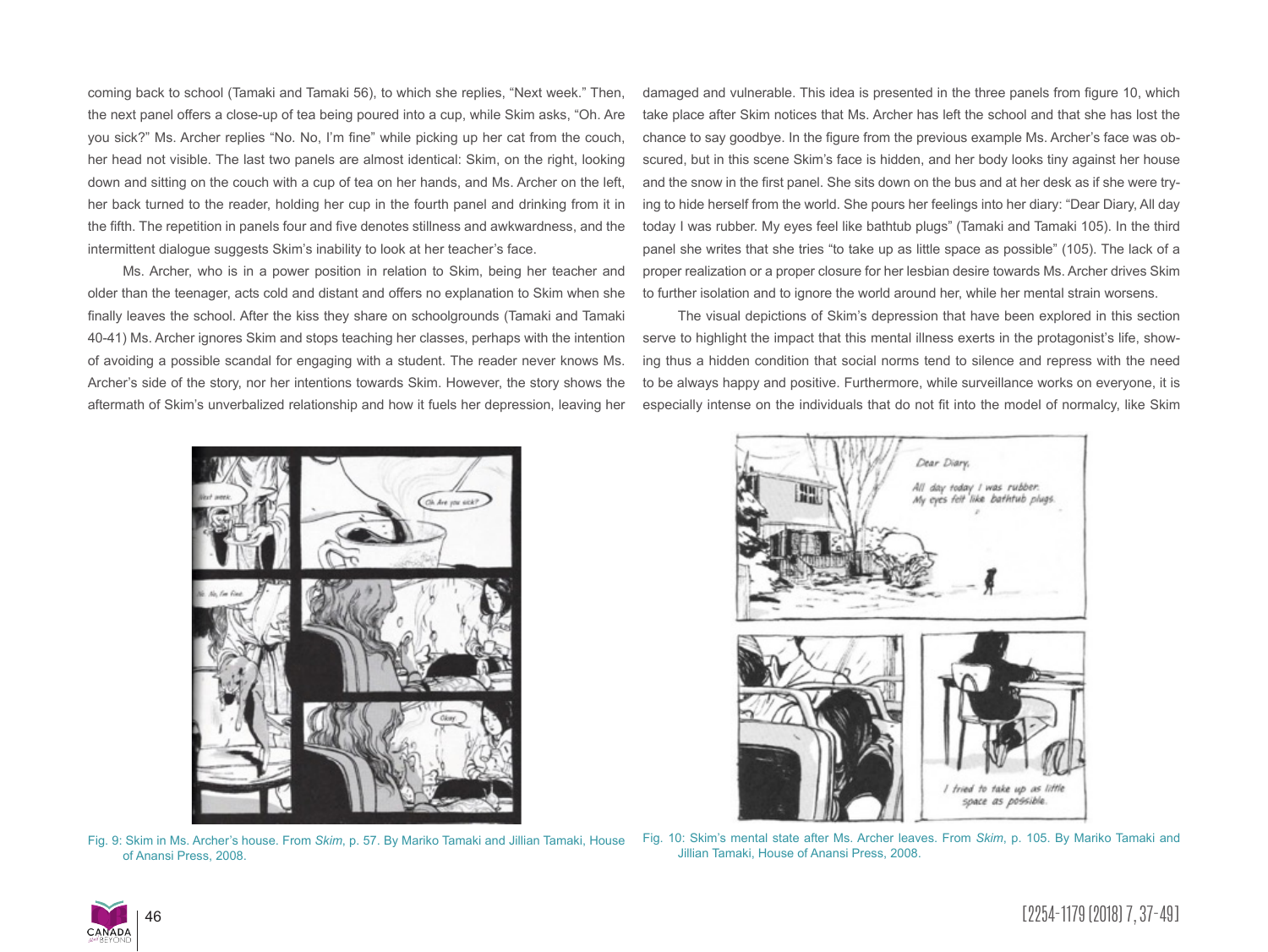and Katie. The institution, in one way or another, focuses on them and preys on their vulnerability—Skim is separated from her peers and closely examined because her teachers consider her "kind" (a goth teenager with unusual interests) to be prone to depression and suicidal thoughts, while Katie is closely observed by the GCL club because of the anguish and despair she experiences after her ex-boyfriend's suicide.

#### IV. Written Wounds: The (Un)sayable Subjects

Language has power to repeat trauma and mark people, and words can hurt as much as physical wounds. This idea is explored in *Skim* through the character of John, who, despite having a different status in the novel to that of Skim—being a "dead boy" with no voice of his own, who only exists in Skim's recollections and the rumours generated by other characters—marks the pages of the novel with his invisibility and his presence through his absence.

Butler's conception of linguistic injury serves to engage with this discussion, since it will prove to be central to the analysis of hateful language in *Skim.* In *Excitable Speech: A Politics of the Performative* (1997), she considers linguistic injury as something that goes beyond uttered, explicit language, as it includes not only the words "by which one is addressed but the mode of address itself, a mode—a disposition or conventional bearing—that interpellates and constitutes a subject" (*Excitable Speech* 2). When injurious names are uttered, their hateful content is reconsolidated. This repetition is connected to the traumatic experiences that are relived when the injury is uttered (*Excitable Speech* 36).

The second part of *Skim* engages with the linguistic substitution of a traumatic event. The scene in figure 11 depicts Skim's tiny figure, located on the right side of the page, is outside in the woods, surrounded by the whiteness of the snow. The space of the page is mostly blank, as the forest *Skim* walks through is covered in snow. The scene begins with the accustomed "Dear Diary," and continues with Skim writing in the snow with her feet: "I HATE YOU EVERYTHING." The girl has erased the word "you" and replaced it with "everything." As Chiu notes, this scene collects "the anger and frustration that this tentative, unassuming Japanese Canadian teenager will not express to her friends, parents or teachers" (27). Skim's true feelings are manifested visually, while her diary entry only includes a short sentence describing the weather: "it's snowing" (89). However, I consider that the most interesting aspect of this scene lies at the bottom of the page: A photograph of John with the word "fag" written on his forehead. This is one of the three instances in which the reader sees John's face in the book, the first one being the same newspaper photograph shown in this example featured on the GCL club's hallway bulletin board, next to the words "teen taken: too soon" (Tamaki and Tamaki 52), and the third one being a photograph of his smiling face that his mother holds during his memorial ceremony (95).

The word "fag," written with the intention to hurt, follows and marks John even after his death, as his truth is never known in the novel. Butler questions the injury that language itself performs, drawing on Toni Morrison's conceptualization of oppressive language as violence: "Oppressive language does more than represent violence; it is violence" (*Excitable Speech* 16). In the memorial ceremony scene, Skim releases a balloon into the open air with the words "Dear John~ Think of three things that make you happy~" (Tamaki and Tamaki 94). This act is meant to be a ritual, mimicking the activity that the girls had to do in



Fig. 11: Skim writes on the snow. From *Skim*, p. 89. By Mariko Tamaki and Jillian Tamaki, House of Anansi Press, 2008.

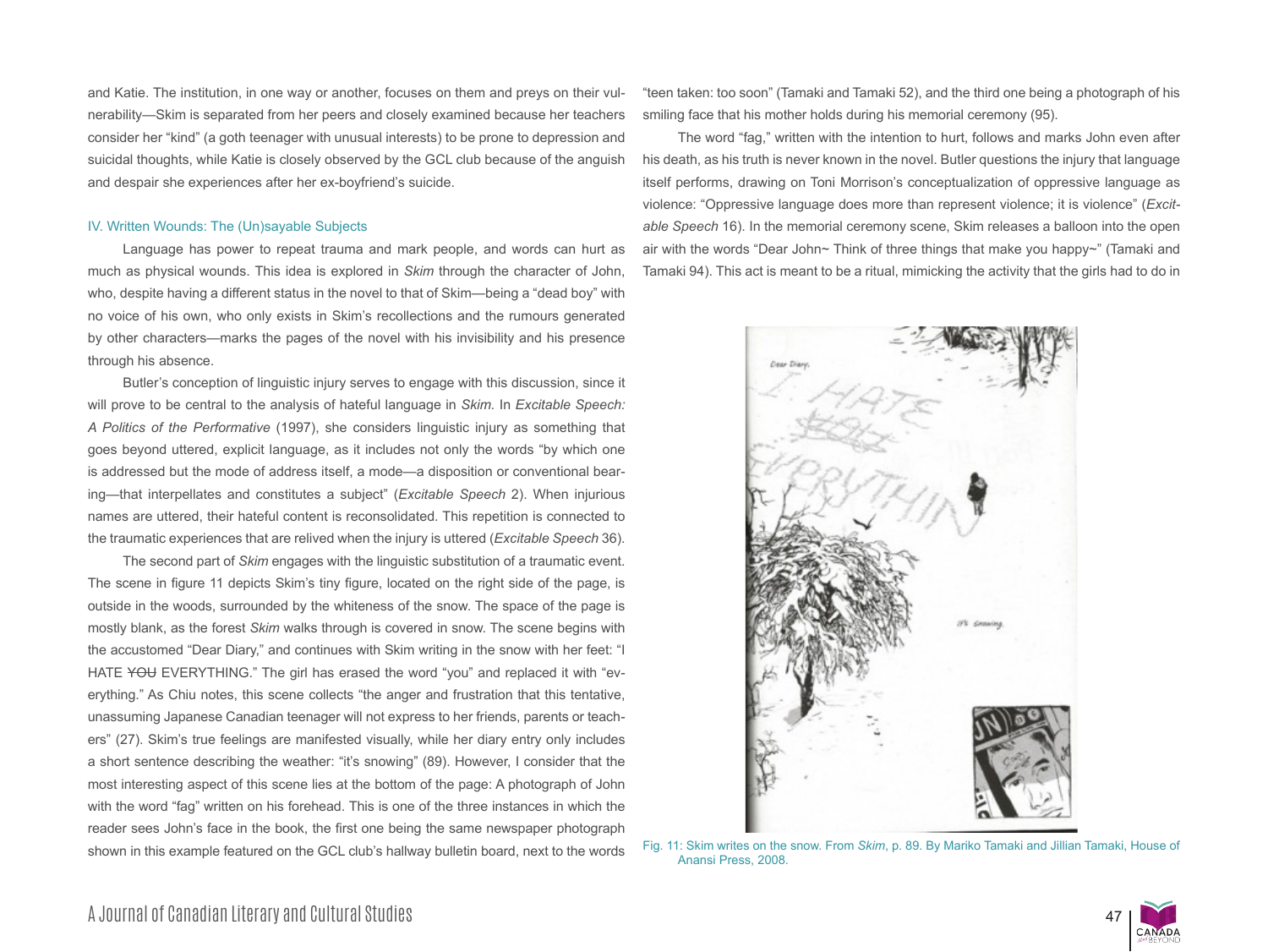class where they wrote three things that made them happy. Instead, Skim includes three things that she has heard about John since he died:

1) That he was happy, outgoing and athletic, and he liked volleyball and music. 2) That he was secretly suffering from depression. 3) That he was MAYBE a star volleyball player and depressed person who was ALSO in love with a boy who was on the St. Michael's second-string volleyball team. (Tamaki and Tamaki 94)

Even though Skim mentions that John may have been in love with another boy, it is not clear that this was the reason of his suicide. Still, the narrative invites to question this possibility. What remains is the violence exerted by that word written on the boy's GCL club memorial—this violence being a homosexual desire that cannot be named, that is invisible in the story, and yet when it is named, it intends to hurt, damage and ridicule.

Censorship is another lingering theme in *Skim*. Butler understands censorship as a "productive form of power" that "seeks to produce subjects according to explicit and implicit norms" (*Excitable Speech* 133), thus linking the power of language to the power of creating and producing subjects. What needs to be considered is the "domain of the sayable" where the subject is allowed to begin their speech (133). The scene from figure 11 shows that what Skim feels cannot be contained in this domain of the sayable and escapes inclusion in prose, only to find release in the visual. Moreover, in *Skim*, it is not so much the protagonist's omission of the events that took place before and after John's suicide as the fact that no one in the story talks openly about his sexuality and the possible reasons of his suicide: "No one talked about John being gay at the ceremony. Surprise, surprise. Although Julie Peters practically ripped Anna Canard's tongue out when she brought it up afterwards. P.S. No one knows if the boy from the volleyball team loved John back…" (Tamaki and Tamaki 95). John's identity cannot fit inside the domain of the sayable, as he remains a dead boy, nothing more than the gossip of Skim's high school.

#### **Conclusion**

Throughout this paper, I have attempted to prove the validity of the graphic novel to express the vulnerability of the non-normative subject and propose and acknowledge other ways of being that do not fit into conventional discourse, and to manifest certain forms of subjectivity that are outside of the normative frameworks. The vulnerable characters in *Skim* are affected by the hegemonic control and surveillance that is exerted on them. Showing Skim's traumatic experience as an isolated teenage girl that suffers from depres-

sion serves to reject the normative claims on mental health and break the control imposed on subjects to be docile and "normal."

*Skim* does not offer a clear, definite answer to the questions it raises. In fact, Hughes and King indicate that *Skim* does not offer a definitive ending, "only a hint (Katie in her white tam sitting in the ravine) that Katie and Skim will become even closer and that they find support through each other's friendship" (78). The visual suggests that there is a future for vulnerable characters like Skim and Katie—maybe as friends, maybe as lovers—as the openness of the story allows to read an ending where both girls are together. Tamaki and Tamaki invite the reader to *see* and wonder about the situation and the possible future of Skim and Katie, of Japanese Canadians, of women who desire women, of people with mental illnesses, of people that experience vulnerability that is created, perpetuated and exploited by the institutions that enforce control. Ultimately, *Skim* works as an example of how the visual allows for the existence of everything that cannot be said, of the unspeakable and unsayable, of these beings that cannot exist within hegemonic discourse. It demands the reader to visually acknowledge race, homosexuality, mental illness—other ways of being that cannot be contained within the hegemonic normativity.

#### Works Cited

Butler, Judith. *Excitable Speech: A Politics of the Performative*. New York: Routledge, 1997.

- ---. Gender Trouble: *Feminism and the Subversion of Identity*. New York: Routledge, 1990.
- ---. "Rethinking Vulnerability and Resistance." *BIBACC: Building Interdisciplinary Bridges Across Cultures & Creativities*, 2014. bibacc.org/rethinking-vulnerability-and-resistance-by-judith-butler/ Accessed 6 May 2017.
- Chan, Suzette. "This is the Story of Mariko and Jillian Tamaki. So Read On." *Sequential Tart*, 2012. http://www.sequentialtart.com/archive/oct05/art\_1005\_3.shtml Accessed 18 Jan. 2018.
- Chiu, Monica. "A Moment Outside of Time. The Visual Life of Homosexuality and Race in Tamaki and Tamaki's Skim." *Drawing New Color Lines: Transnational Asian American Graphic Narratives*. Hong Kong: Hong Kong University Press, 2015. 27-48.
- Chute, Hillary. "Women, Comics, and the Risk of Representation." *Graphic Women: Life Narrative and Contemporary Comics*. New York: Columbia University Press, 2010. 1-26.
- Darias-Beautell, Eva. "The Unresolved Spaces of Diasporic Desire: An Interdisciplinary Critique of Haruko Okano's Work." *Atlantis. Journal of the Spanish Association of Anglo-American Studies* 36.2 (2014): 183-201.